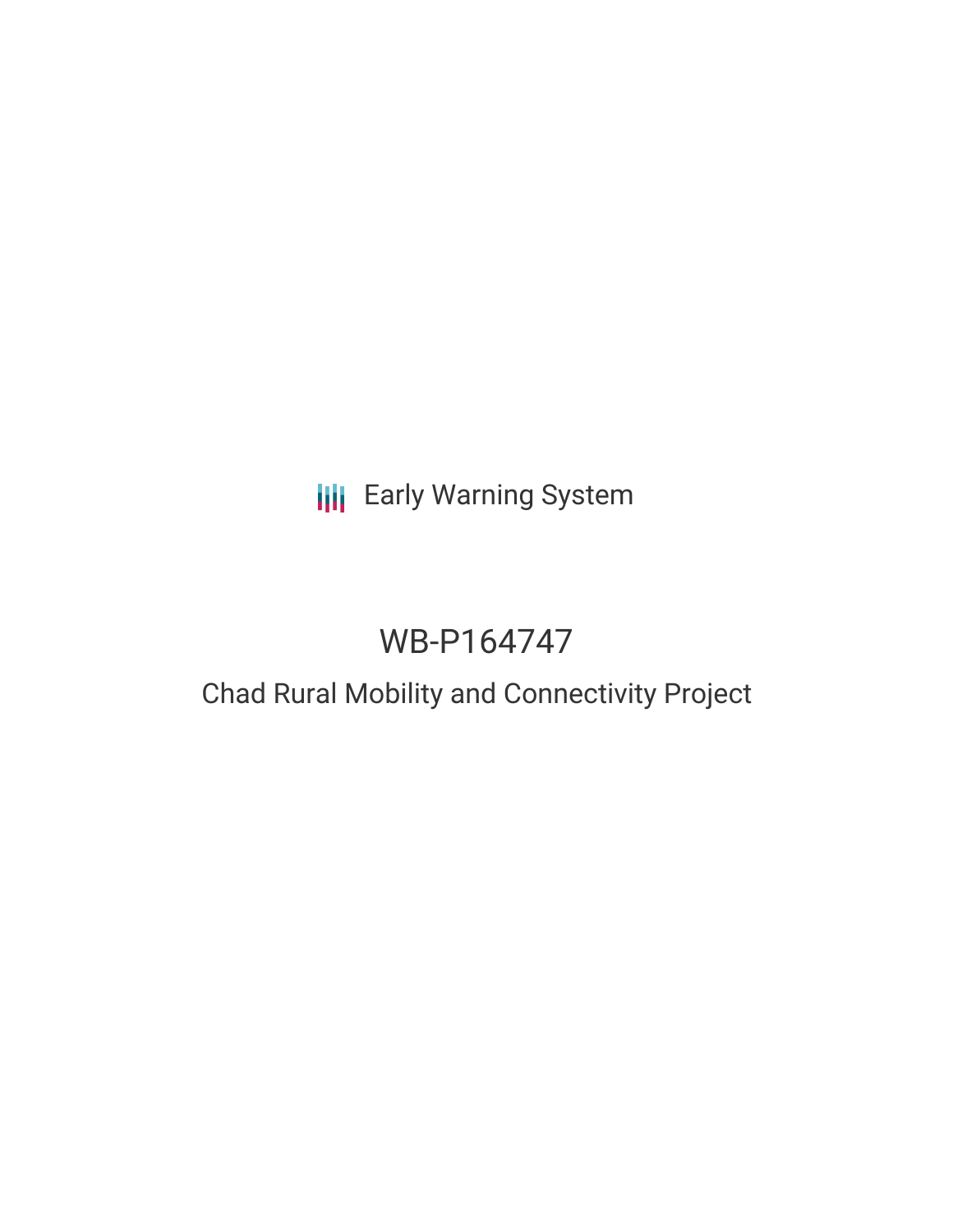

#### **Quick Facts**

| <b>Countries</b>               | Chad                                                            |
|--------------------------------|-----------------------------------------------------------------|
| <b>Financial Institutions</b>  | World Bank (WB)                                                 |
| <b>Bank Risk Rating</b>        | B                                                               |
| <b>Voting Date</b>             | 2018-09-28                                                      |
| <b>Borrower</b>                | Ministère de l'Economie et de la Planification du Développement |
| <b>Sectors</b>                 | Infrastructure                                                  |
| <b>Investment Amount (USD)</b> | \$30.00 million                                                 |
| <b>Project Cost (USD)</b>      | \$30.00 million                                                 |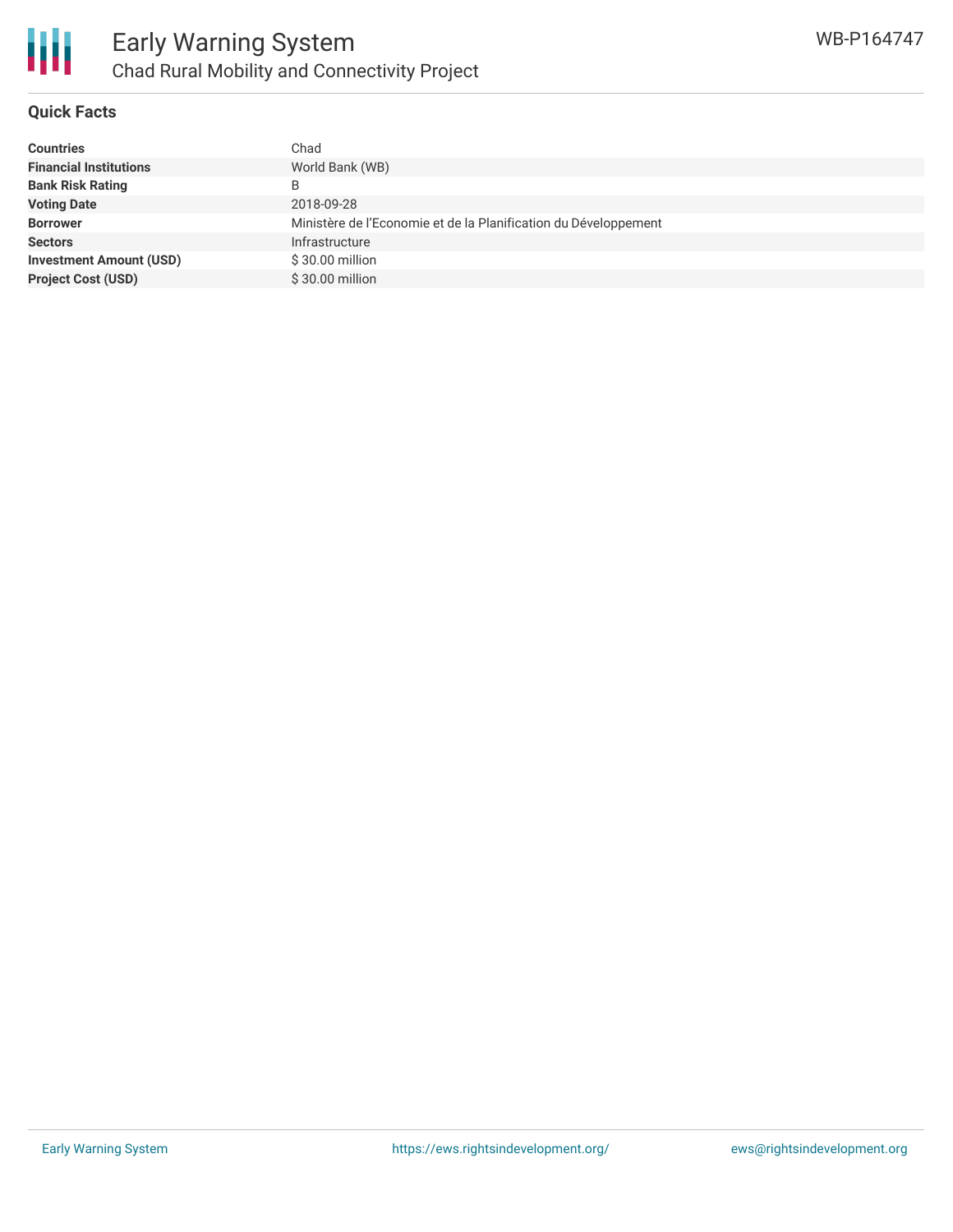

#### **Project Description**

The Project Development Objective is to improve and sustain road accessibility to markets and basic social services for the rural population of the project area.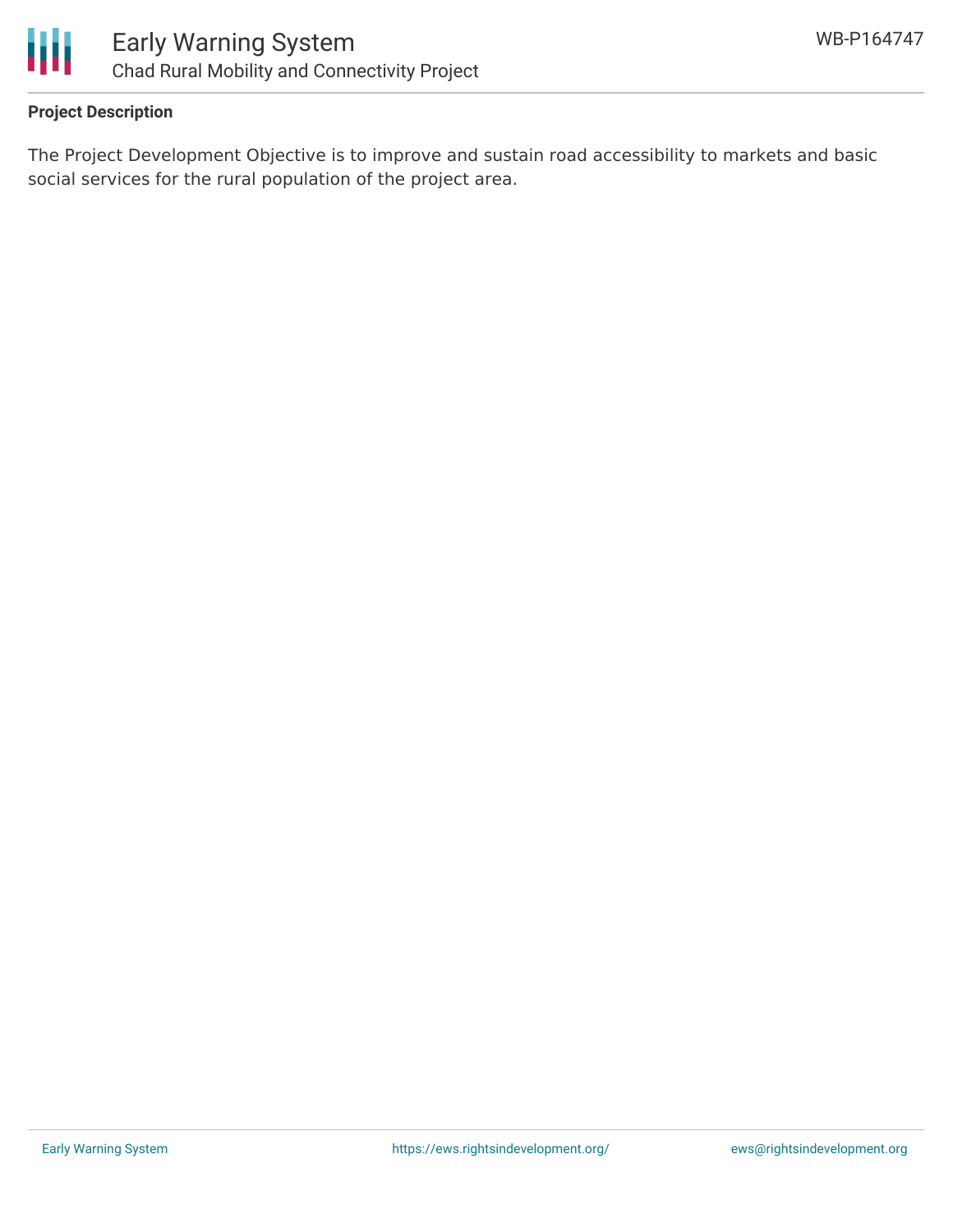

#### **Investment Description**

World Bank (WB)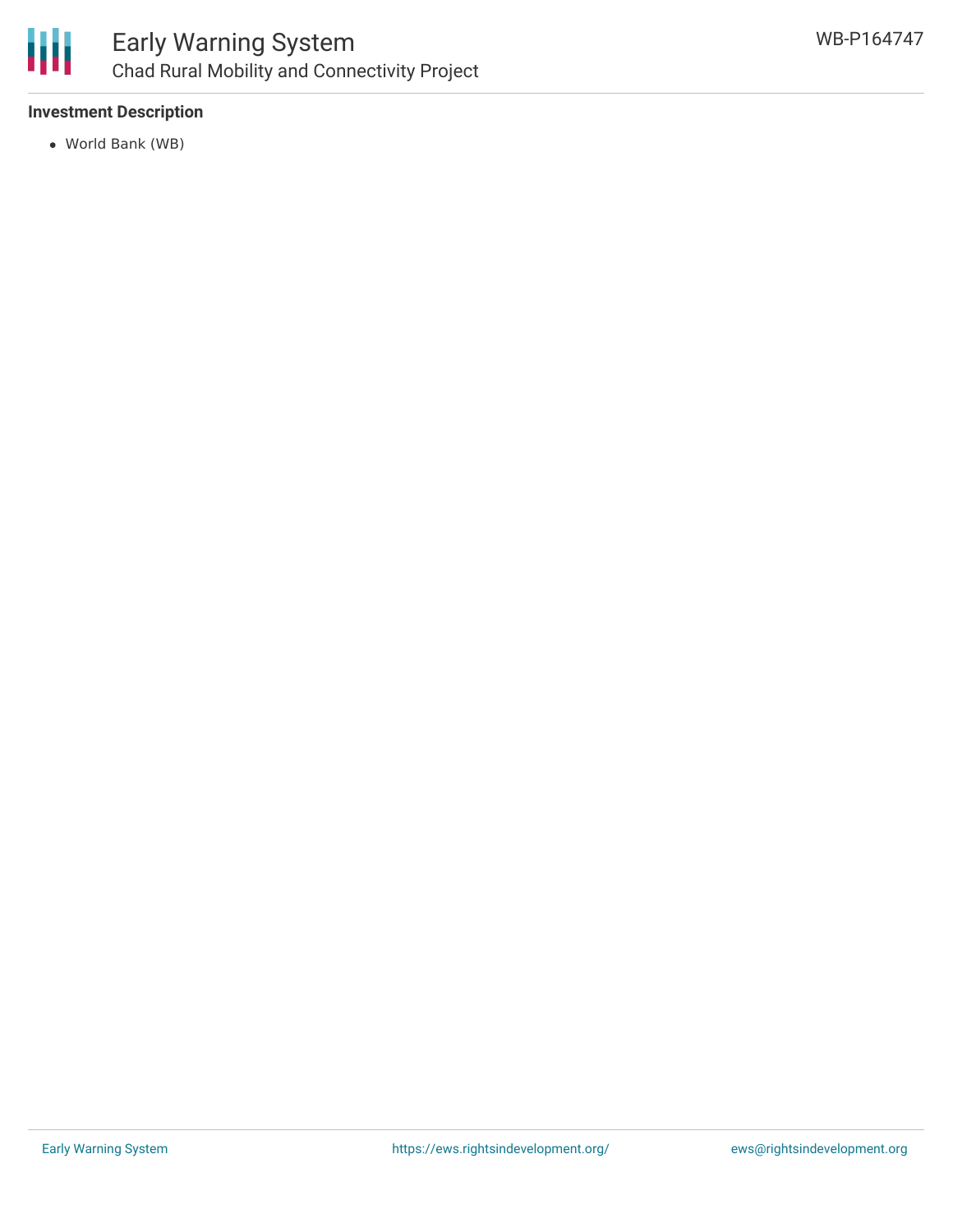



#### **Contact Information**

Ministère des Infrastructures, du Transport, et du Désenclavement Ahmat Néné Tassy Coordonnateur du Projet de Facilitation des Transports et Tr cscp\_ahmatnt@yahoo.fr

#### ACCOUNTABILITY MECHANISM OF WORLD BANK

The World Bank Inspection Panel is the independent complaint mechanism and fact-finding body for people who believe they are likely to be, or have been, adversely affected by a World Bank-financed project. If you submit a complaint to the Inspection Panel, they may investigate to assess whether the World Bank is following its own policies and procedures for preventing harm to people or the environment. You can contact the Inspection Panel or submit a complaint by emailing ipanel@worldbank.org. You can learn more about the Inspection Panel and how to file a complaint at:

http://ewebapps.worldbank.org/apps/ip/Pages/Home.aspx.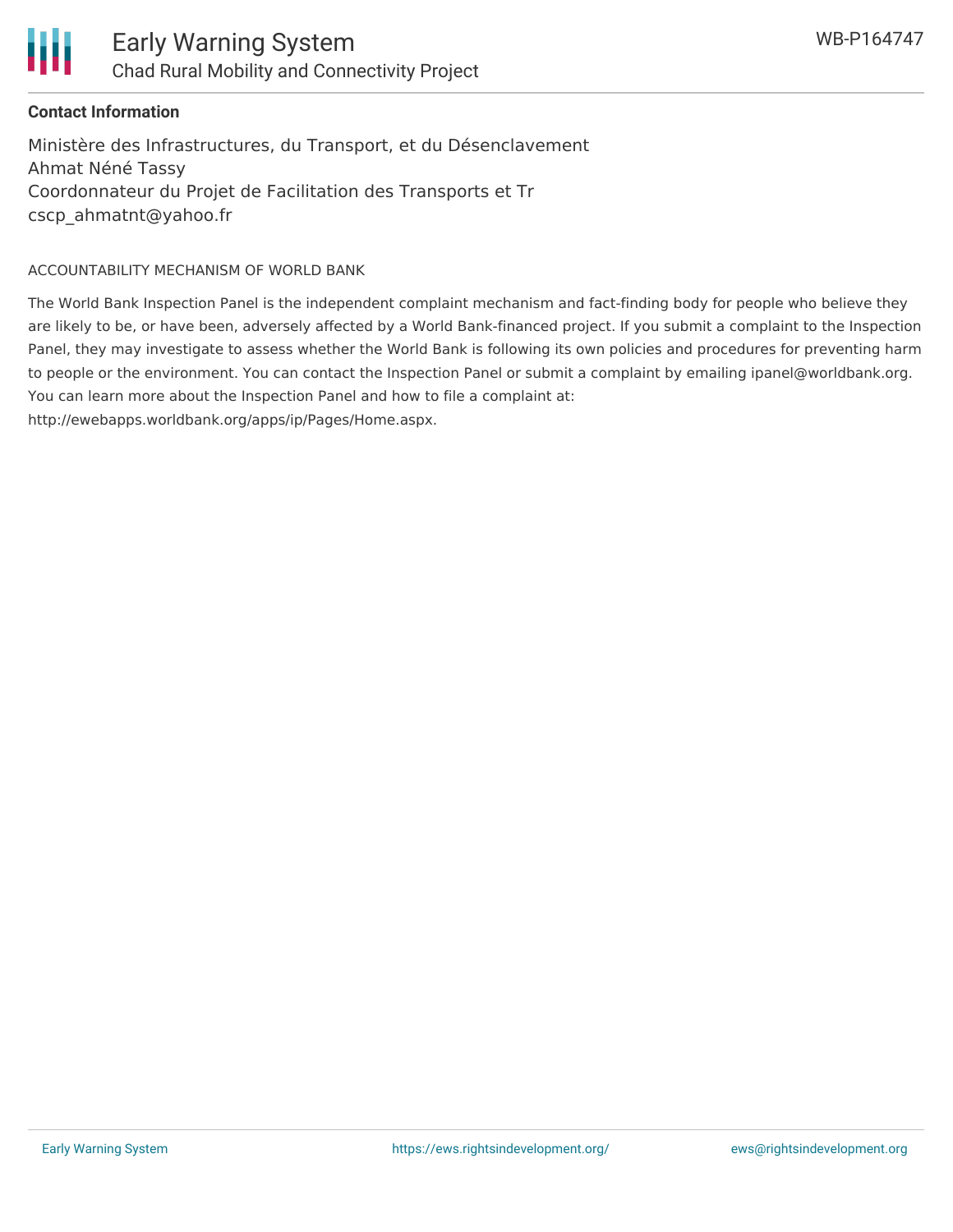

### Early Warning System Chad Rural Mobility and Connectivity Project

#### **Bank Documents**

- Concept Project Information [Document-Integrated](https://ewsdata.rightsindevelopment.org/files/documents/47/WB-P164747.pdf) Safeguards Data Sheet Chad Rural Mobility and Conn [Original Source]
- Official [Documents-](https://ewsdata.rightsindevelopment.org/files/documents/47/WB-P164747_vw9u58W.pdf) Agreement for Advance V1750 (English) [\[Original](http://documents.worldbank.org/curated/en/159301524765091406/pdf/ITK425962-201803261349.pdf) Source]
- Official Documents- [Disbursement](https://ewsdata.rightsindevelopment.org/files/documents/47/WB-P164747_eljwA4D.pdf) Letter for Advance V1750 (English) [\[Original](http://documents.worldbank.org/curated/en/130751524765216625/pdf/ITK425962-201803261352.pdf) Source]